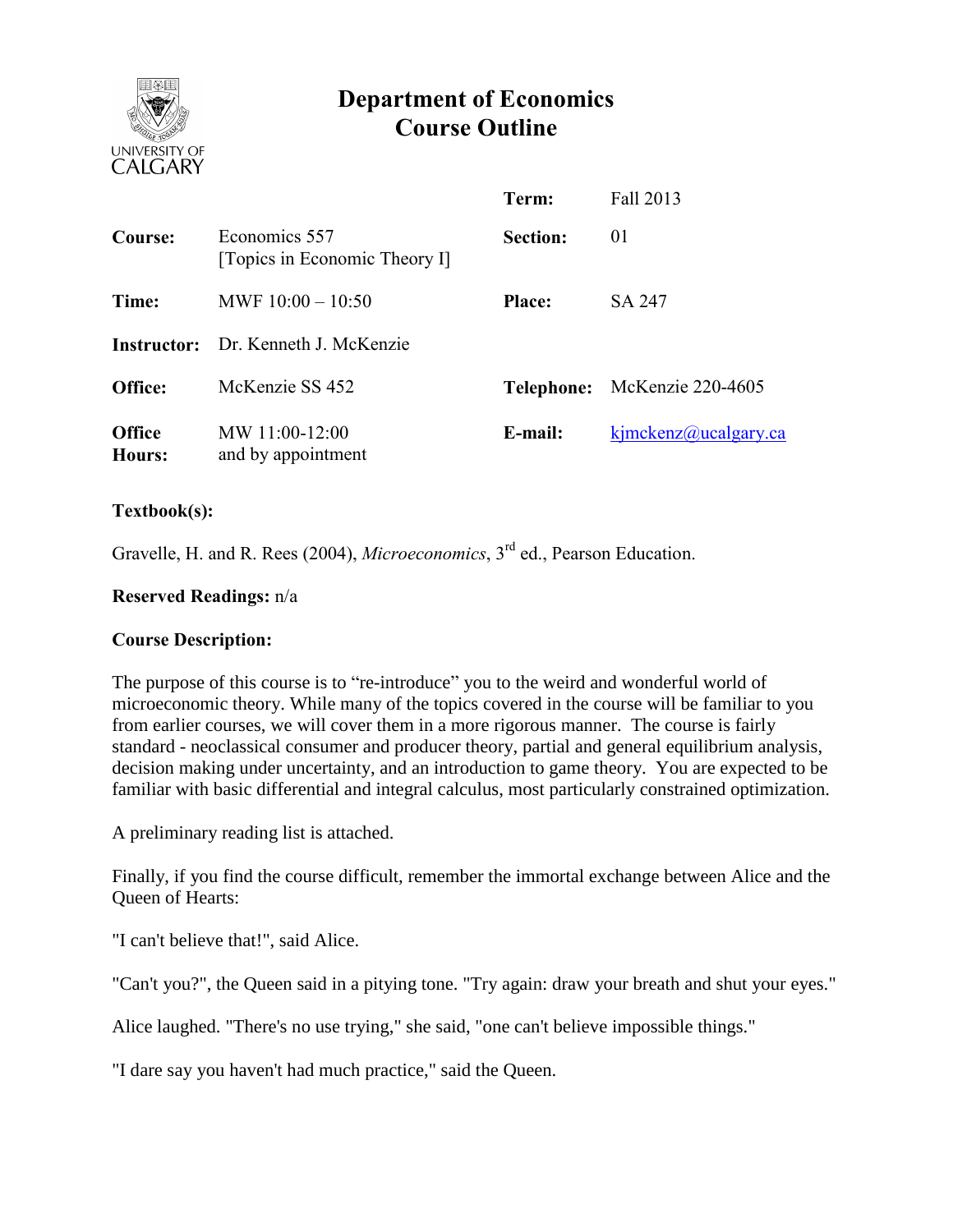## **Course Topics and Readings:**

The course can be roughly divided into three parts: consumer and producer theory, and partial equilibrium analysis; general equilibrium analysis and welfare economics; and game theory.

We will move rather quickly through consumer theory, producer theory and the partial equilibrium analysis of perfectly competitive markets. This section of the course should take about 6 weeks.

The next section of the course will deal with general equilibrium and welfare analysis. This section of the course should take about 3 weeks.

The final section of the course will be devoted to an introduction to, and applications of, game theory. Various types of market failures, such as market power, public goods, externalities, and asymmetric information will be discussed in a game theoretic framework. This part of the course will rely somewhat more on applications than the rest of the course. This section of the course should take about 4 weeks.

# **1. Consumer Theory**

Gravelle and Rees 2-4

# **2. Choice Under Uncertainty**

Gravelle and Rees 17, 19

## **3. Producer Theory**

Gravelle and Rees 5-7

## **4. Partial Equilibrium Competitive Markets**

Gravelle and Rees 8

## **5. General Equilibrium in Competitive Markets and Welfare Economics**

Gravelle and Rees 12, 13

# **6. Introduction to Game Theory I: Static Games of Complete Information**

Gravelle and Rees 15, 16

## **7. Introduction to Game Theory II: Dynamic Games of Complete Information**

Gravelle and Rees 15, 16

## **8. Introduction to Game Theory III: Games of Incomplete Information**

Gravelle and Rees 15, 16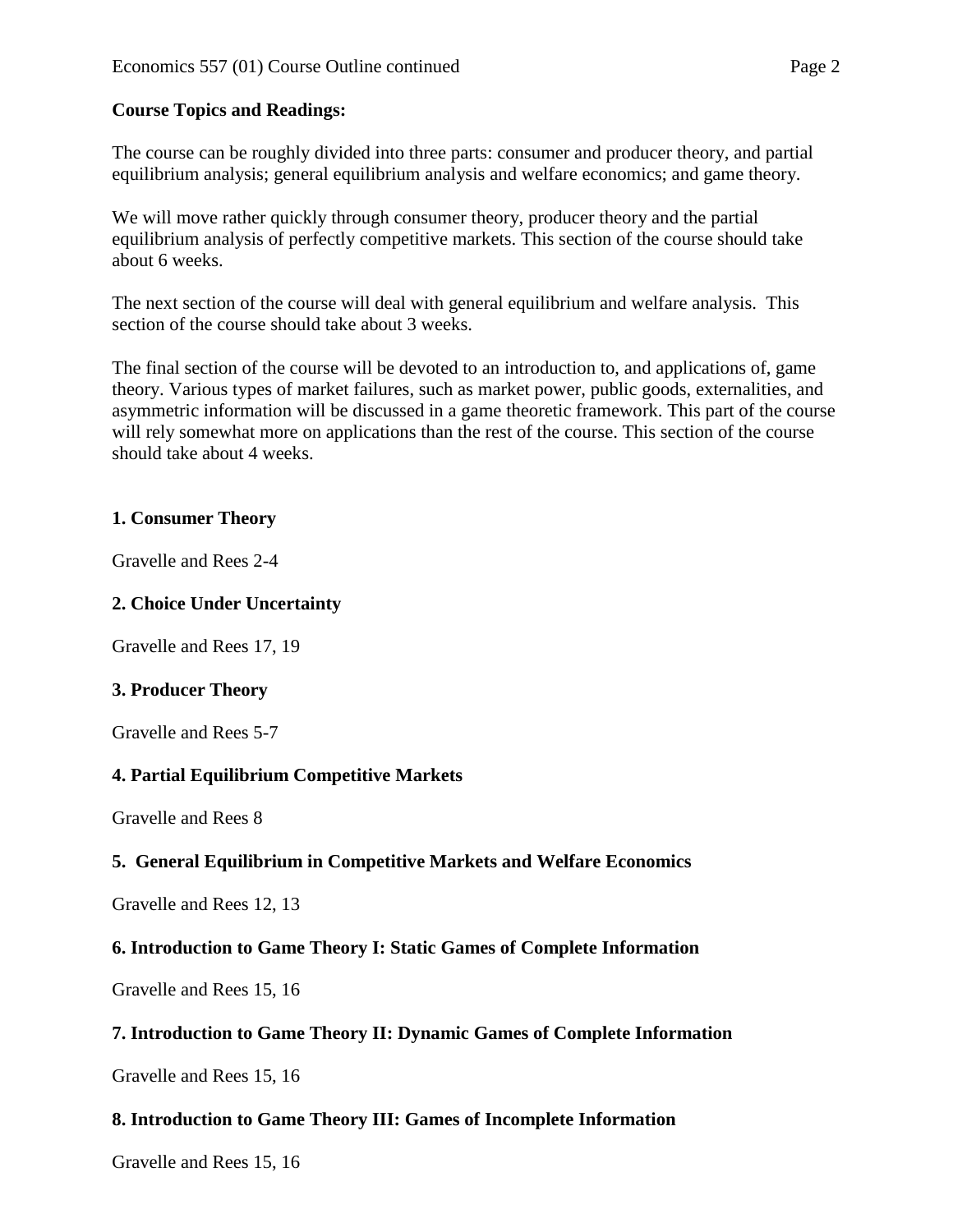# **Grade Determination:**

| 1. 5 Mini Assignments                  | 15% |
|----------------------------------------|-----|
| 2. 2 Major Assignments                 | 20% |
| 3. Mid-term Exam – Friday, November 8  | 20% |
| 4. Final Exam (scheduled by Registrar) | 45% |

The official grading system will be used. A letter grade will be awarded based on the numeric average of the exams and assignments.

## **Notes:**

- 1. Students must receive a passing grade on the final exam in order to pass the course. The final exam will be comprehensive.
- 2. Any work not submitted on time will receive a grade of zero. Extensions and exemptions for assignments and exams will not be given. In the case of documented illness, family or personal emergency, or religious observance extra weight will be placed on the final exam.
- 3. Students seeking reappraisal of term work should discuss the issue with the instructor within fifteen (15) days of the work being returned in class.
- 4. It is the student's responsibility to request academic accommodations. If you are a student with a documented disability who may require academic accommodation and have not registered with the Disability Resource Centre, please contact their office at 403-220-8237. Students who are not registered with the Disability Resource Centre are not eligible for formal academic accommodation. You are also required to discuss your needs with the instructor no later than fourteen (14) days after the start of the course.

Students' Union Vice-President Academic: Emily Macphail Phone: 403-220-3911 E-mail [suvpaca@ucalgary.ca](mailto:subpaca@ucalgary.ca)

Students' Union Faculty Representative (Arts) Phone: 403-220-3913Office: MSC 251 E-mail [arts1@su.ucalgary.ca](mailto:arts1@su.ucalgary.ca) [arts2@su.ucalgary.ca,](mailto:arts2@su.ucalgary.ca) [arts3@su.ucalgary.ca,](mailto:arts3@su.ucalgary.ca) [arts4@su.ucalgary.ca](mailto:arts4@su.ucalgary.ca)

Society of Undergraduates in Economics (S.U.E.): [www.ucalgary.ca/sue](http://www.fp.ucalgary.ca/econ)

Society of Undergraduates in Economics is a student run organization whose main purpose is to assist undergraduate economics students succeed both academically and socially at the University of Calgary. Services include access to the exam bank, career partnerships with the Career Centre through hosting industry nights and information sessions, recognizing